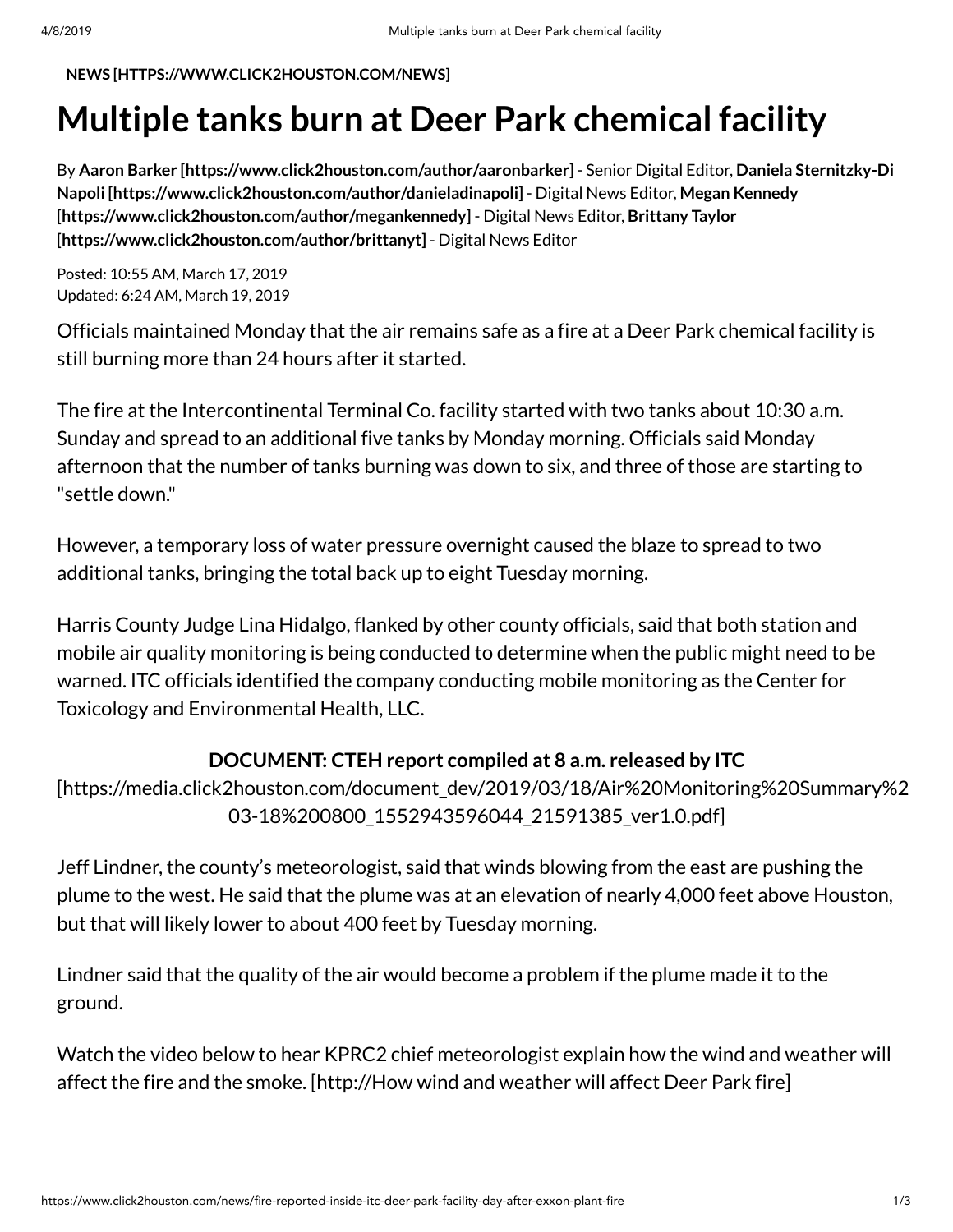According to officials at ITC, the chemicals that are burning are components of gasoline. One of the tanks also contains a chemical called naphtha that is a component of nail polish remover and paint thinner.

#### **RELATED: What chemicals are burning?** [\[https://www.click2houston.com/news/whats-burning](https://www.click2houston.com/news/whats-burning-at-the-chemical-plant-in-deer-park)at-the-chemical-plant-in-deer-park]

Despite the black smoke pouring from the plant, ITC officials insist that the air is safe.

"We continue monitoring the air quality in and around the area, in several locations, as of this time, they're still within normal range," said Davis Wascome, vice president of operations for ITC. "It's something that we're monitoring."

Deer Park officials lifted a shelter-in-place order for residents in the aftermath of the fire, saying no air quality tests have exceeded action levels.

## **VIDEO: KPRC2 reporter Sally Mamdooh gives [https://www.click2houston.com/video/deer[park-fire-not-expected-to-end-for-two-days\]](https://www.click2houston.com/video/deer-park-fire-not-expected-to-end-for-two-days) update**

### **[\[https://www.click2houston.com/video/deer-park-fire-not-expected-to-end-for-two-days\]](https://www.click2houston.com/video/deer-park-fire-not-expected-to-end-for-two-days) on Deer Park fire [https://www.click2houston.com/video/deer-park-fire-not-expected-to-end-fortwo-days]**

Fire officials said the blaze will continue to burn until the fuel is gone or removed from the tank. That process is underway at one of the tanks.

"Pumping operations to reduce the amount of combustible material in the tank containing naphtha are ongoing," said Alice Richardson, spokeswoman for ITC.

**VIDEO: Officials provide** [https://www.click2houston.com/video/monday-morning-update-ondeer-park-fire] **update** [\[https://www.click2houston.com/video/monday-morning-update-on](https://www.click2houston.com/video/monday-morning-update-on-deer-park-fire)deer-park-fire] **on Deer Park fire** [\[https://www.click2houston.com/video/monday-morning](https://www.click2houston.com/video/monday-morning-update-on-deer-park-fire)update-on-deer-park-fire]

The fire could burn for as long as two days, a fire official said Monday.

The cause of the blaze is under investigation.

**PHOTOS: Your photos of the Deer Park fire [\[https://www.click2houston.com/slideshow/photos](https://www.click2houston.com/slideshow/photos-fire-reported-at-itc-deer-park)**fire-reported-at-itc-deer-park] RC viewer-submitted photo

[#] <sup>ငွ</sup> 1.9673 ©<br><sub>F#1</sub>HOTOS: Deer Park chemical plant fire